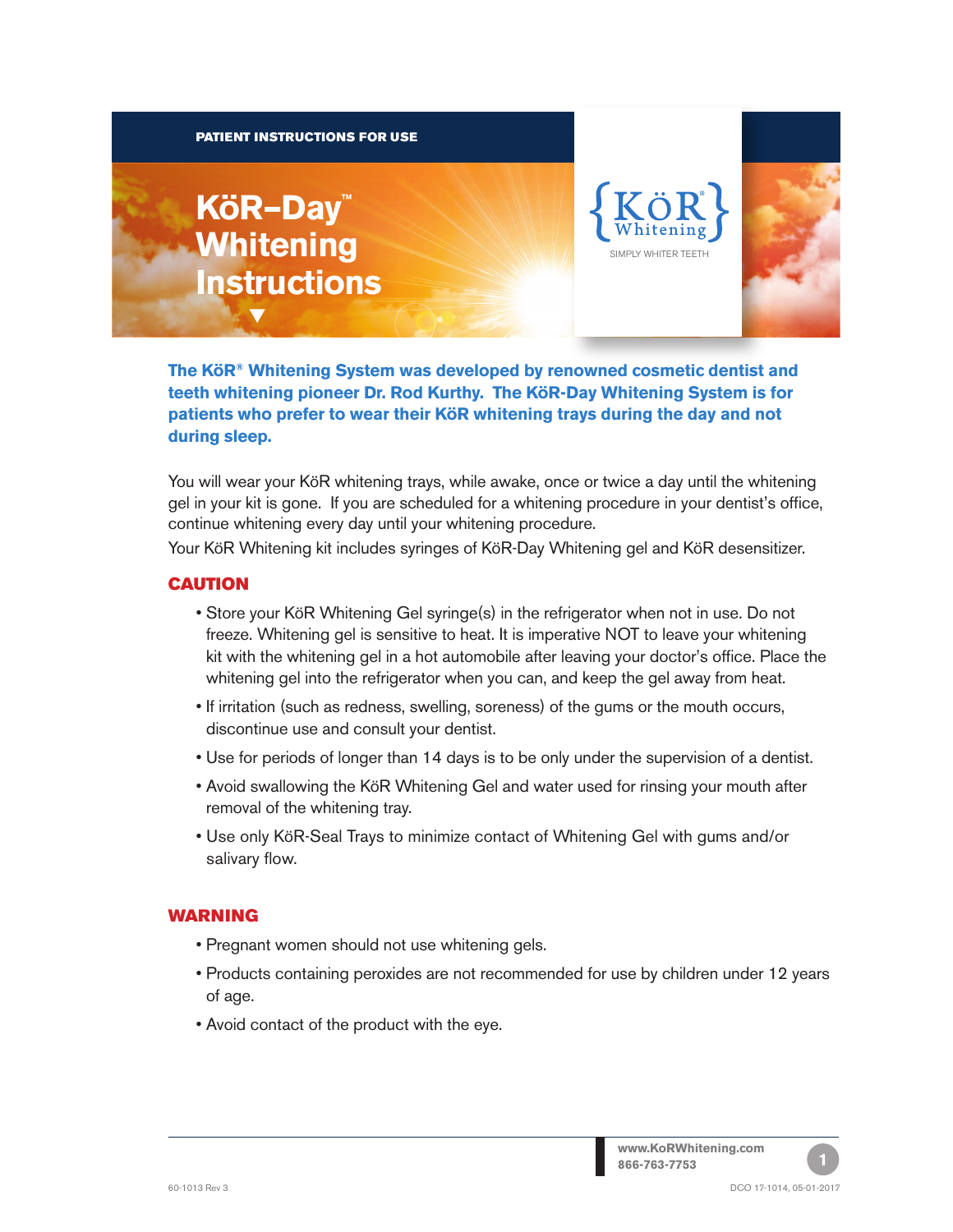• Keep KöR Whitening out of reach of small children.

# **Instructions**

- 1. Brush your teeth immediately prior to whitening.
- 2. Apply KöR desensitizer
	- Wash your hands thoroughly.
	- You will apply KöR desensitizer to each of the four corners of your mouth (upper left, lower left, upper right, and lower right), one corner at a time.
	- The swabs in your kit are to be used *only* for application of desensitizer.
	- Apply drops of desensitizer liquid directly onto the cotton tip of the swab until it is fully wet, but not dripping.
	- Set the swab down on a flat surface with the wet cotton tip extending off the edge.
	- Starting with one corner of your mouth, pull the cheek and lip away from your teeth as much as possible by inserting one finger deeply under your cheek and another under your lip.
	- Use your other hand to quickly dry the exposed teeth with a cloth or paper towel.
	- Pick up the swab, and starting on your front teeth, firmly scrub the sides of your teeth with extra emphasis next to the gum line. (You do NOT need to apply desensitizer to your second molars, which are usually the teeth farthest back in your mouth.)
	- Also rub the swab into the biting edges of your front teeth.
	- Apply desensitizer to another corner of your mouth, following the same procedure of pulling the cheek and lip away from the teeth, and applying the desensitizer.
	- Follow the above steps to apply desensitizer to all four corners of the mouth, and then rinse your mouth gently with water.
- 3. Fill KöR whitening trays

Properly filling the whitening trays is critical to achieving maximum whitening results, because it ensures a proper seal of the whitening trays. Dispense a dab of whitening gel into each tooth on the inner side of the outer walls of the KöR whitening trays except in the second molars, which are usually the teeth farthest back in your mouth. Watch the *KöR-Day Instructions* video found at www.KoRWhitening.com/patient to see the proper tray-filling process.

- 4. Seal the KöR whitening trays against your teeth
	- Place the whitening trays over your teeth, and push the trays *firmly onto your teeth*.
	- The thick gel will push the sides of the tray away from the teeth at the gumline a little. It is very important to gently push the tray back against the teeth until the edges of the tray contact the teeth next to the gumline.
	- You should see just a little excess gel has squeezed out of the edge of the tray as the trays are gently pushed back against the teeth. If you see an excessive amount of gel, the trays have been over-filled. Adjust accordingly the next time you wear your whitening trays. Or if you see no gel has squeezed out – place more gel the next time. This is

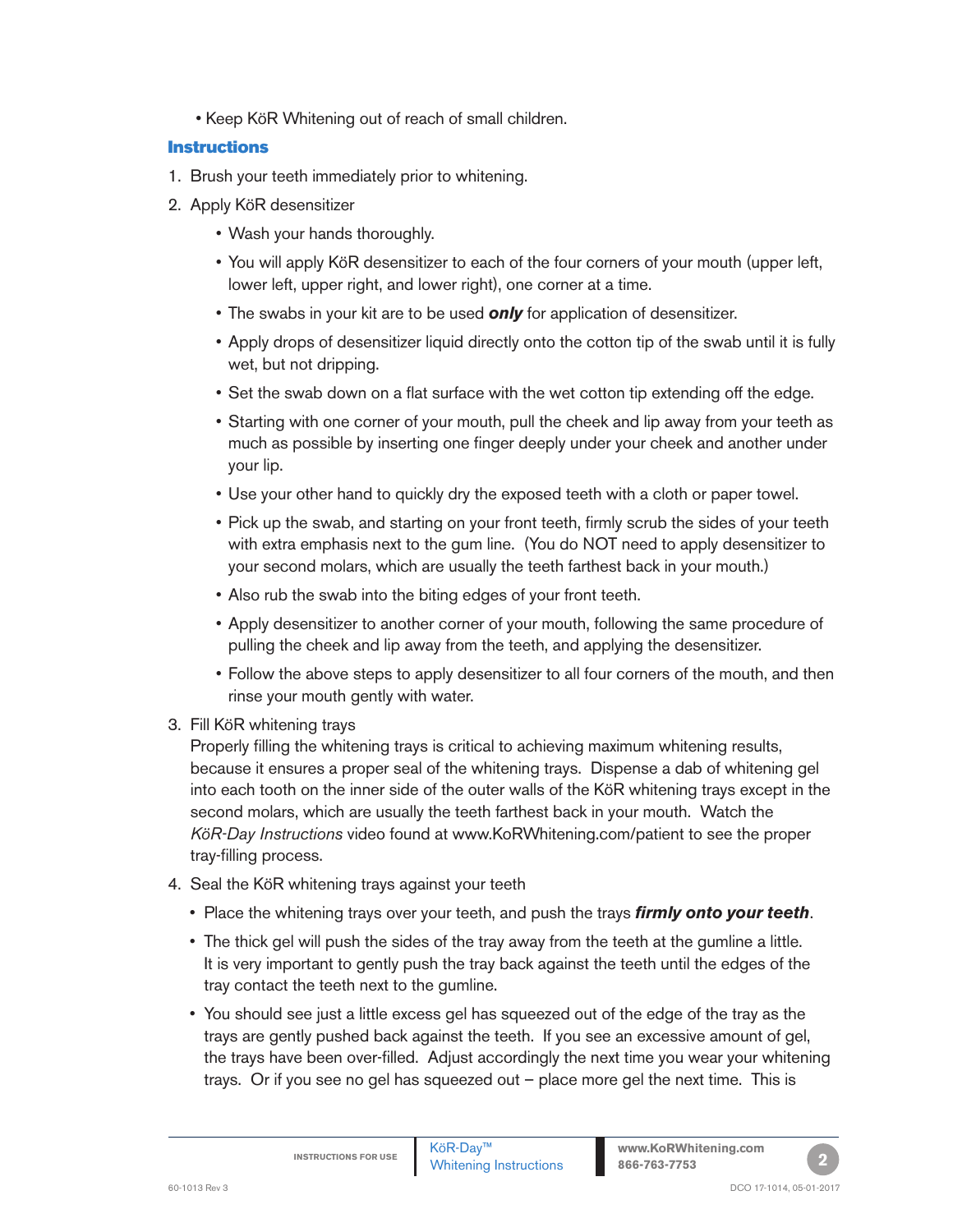VERY important to obtaining the best possible whitening result.

5. Wear your KöR whitening trays for 30-60 minutes, once or twice daily, or however long and as frequently as your dentist suggests.

If you have little to no tooth sensitivity, wear your trays for 60 minutes each time. If you feel some sensitivity, wear your trays for only 30 minutes or less each time.

## When You Remove Your KöR Whitening Trays

- After removing the trays, rinse your mouth and clean your KöR whitening trays with *cool* tap water using a Q-Tip in a rotating motion as shown on the instructional video. Avoid using warm or hot water, as it could affect the fit of your trays. Do *not* use the cotton swabs in your kit for cleaning your trays.
- Shake the excess water off the trays and place them back into the tray case; however, do not close the case if you will again wear your trays within the next 12 hours. Leave the case open so the trays will dry out before the next use.
- Then brush your teeth.
- After brushing, apply the KöR desensitizer as before.

# Other Important Information

#### AVOID STAINING FOODS

During the at-home whitening process and a couple of days thereafter, avoid staining foods when you can. Foods to reduce or avoid would be any food or beverage that would badly stain a white shirt.

#### WEAR KöR WHITENING TRAYS EVERY DAY

If possible, do not skip days when whitening. Consecutive daily whitening is important to obtaining the very best result.

HANDLE YOUR KöR WHITENING TRAYS WITH CARE

- Keep your whitening trays away from heat heat will distort them. Do not leave them in a hot car. Do not put or wash them in warm or hot water.
- Keep your whitening trays out of reach of small children and pets. Dogs love to chew on whitening trays.
- Store your KöR whitening trays safely. Keep them in the case provided. Place your trays *loosely* in the tray case as shown in the instructional video, and close the case. Improper placement of trays in the case can permanently distort and destroy the trays.

You may expect some slight gum sensitivity from wearing the trays, and your teeth may feel slightly sensitive. If you should feel more than slight sensitivity of the teeth or gums, call your dentist.

You may notice the color of your teeth starts to look uneven. They may develop white spots. The area of the teeth near the gum line may look dark (this is because the rest of the tooth will have become lighter by comparison); or the color may look too opaque (chalky). This is normal and usually evens-out in a week or two after whitening is finished.